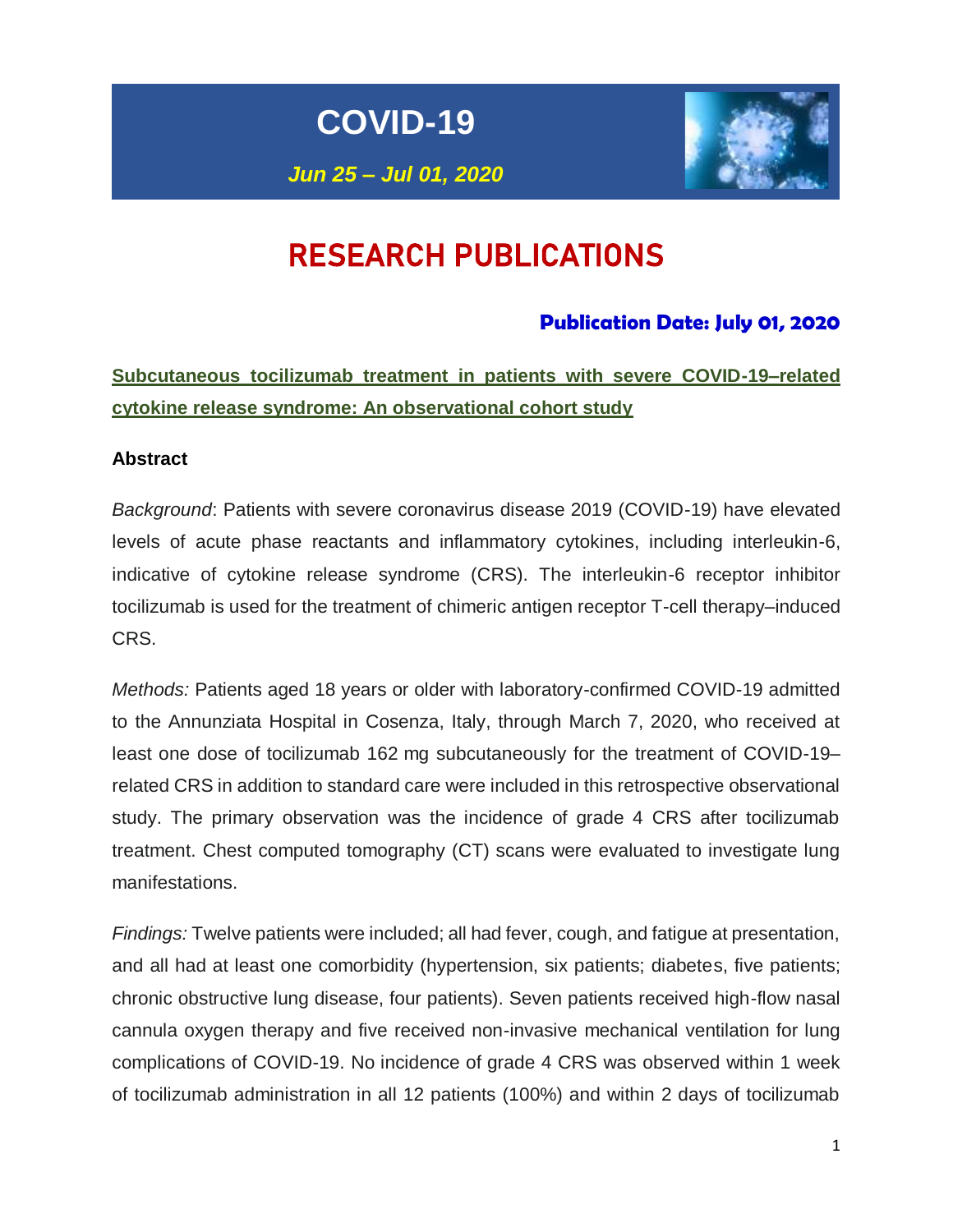administration in 5 patients (42%). The predominant pattern on chest CT scans at presentation was ground-glass opacity, air bronchograms, smooth or irregular interlobular or septal thickening, and thickening of the adjacent pleura. Follow-up CT scans 7 to 10 days after tocilizumab treatment showed improvement of lung manifestations in all patients. No adverse events or new safety concerns attributable to tocilizumab were reported.

*Interpretation*: Tocilizumab administered subcutaneously to patients with COVID-19 and CRS is a promising treatment for reduction in disease activity and improvement in lung function. The effect of tocilizumab should be confirmed in a randomised controlled trial.

### **Reference**

https://www.thelancet.com/journals/eclinm/article/PIIS2589-5370(20)30154-1/fulltext

### **Emergence of SARS-CoV-2 through recombination and strong purifying selection**

#### **Abstract**

COVID-19 has become a global pandemic caused by the novel coronavirus SARS-CoV-2. Understanding the origins of SARS-CoV-2 is critical for deterring future zoonosis, discovering new drugs, and developing a vaccine. We show evidence of strong purifying selection around the receptor binding motif (RBM) in the spike and other genes among bat, pangolin, and human coronaviruses, suggesting similar evolutionary constraints in different host species. We also demonstrate that SARS-CoV-2's entire RBM was introduced through recombination with coronaviruses from pangolins, possibly a critical step in the evolution of SARS-CoV-2's ability to infect humans. Similar purifying selection in different host species, together with frequent recombination among coronaviruses, suggests a common evolutionary mechanism that could lead to new emerging human coronaviruses.

### **Reference**

Li, Xiaojun, Elena E. Giorgi, Manukumar Honnayakanahalli Marichannegowda, Brian Foley, Chuan Xiao, Xiang-Peng Kong, Yue Chen, S. Gnanakaran, Bette Korber, and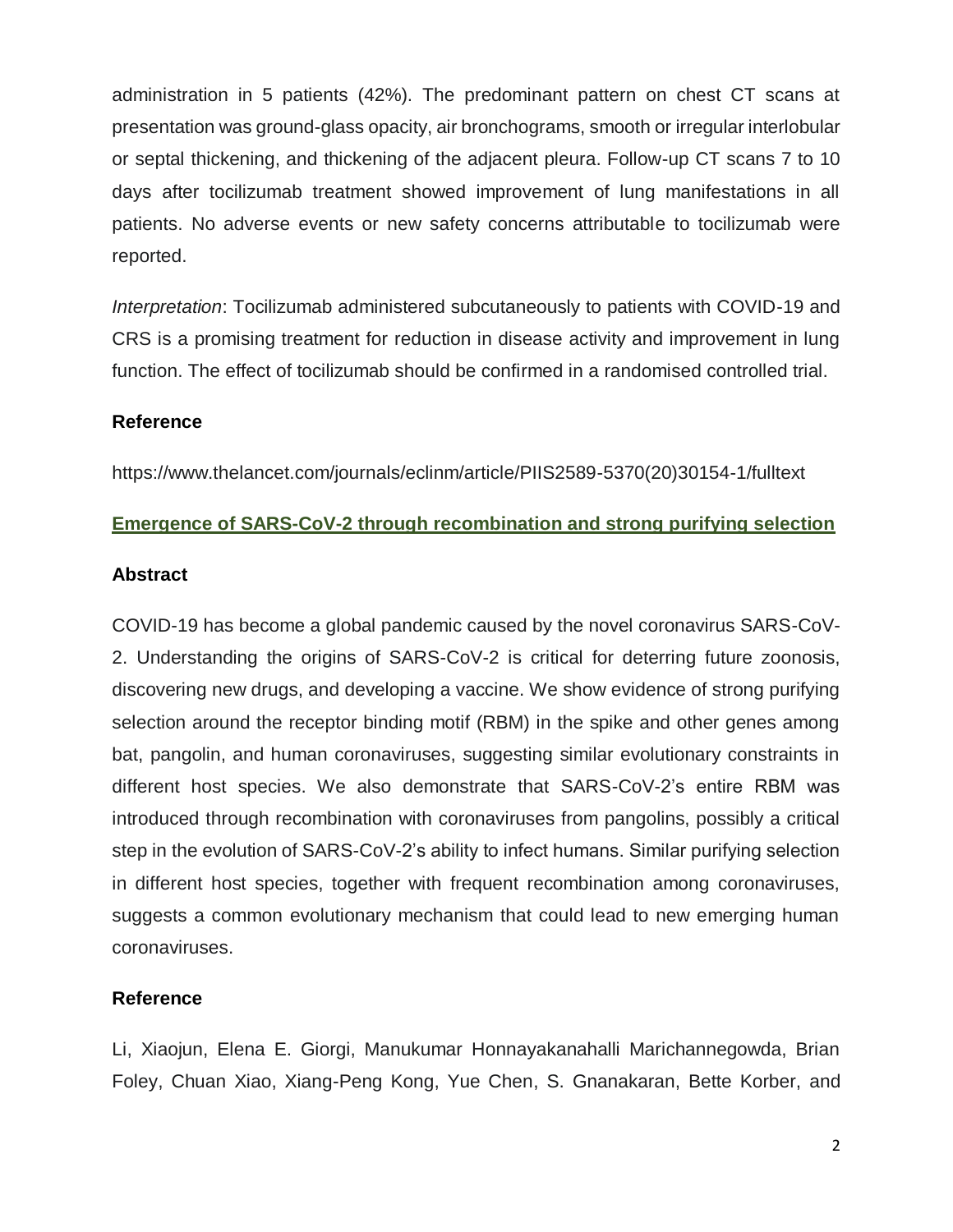Feng Gao. "Emergence of SARS-CoV-2 through recombination and strong purifying selection." *Science Advances* (2020): eabb9153 (IF: 12.804).

# **Association between mobility patterns and COVID-19 transmission in the USA: A mathematical modelling study**

### **Abstract**

*Background*: Within 4 months of COVID-19 first being reported in the USA, it spread to every state and to more than 90% of all counties. During this period, the US COVID-19 response was highly decentralised, with stay-at-home directives issued by state and local officials, subject to varying levels of enforcement. The absence of a centralised policy and timeline combined with the complex dynamics of human mobility and the variable intensity of local outbreaks makes assessing the effect of large-scale social distancing on COVID-19 transmission in the USA a challenge.

*Methods*: We used daily mobility data derived from aggregated and anonymised cell (mobile) phone data, provided by Teralytics (Zürich, Switzerland) from Jan 1 to April 20, 2020, to capture real-time trends in movement patterns for each US county, and used these data to generate a social distancing metric. We used epidemiological data to compute the COVID-19 growth rate ratio for a given county on a given day. Using these metrics, we evaluated how social distancing, measured by the relative change in mobility, affected the rate of new infections in the 25 counties in the USA with the highest number of confirmed cases on April 16, 2020, by fitting a statistical model for each county.

*Findings:* Our analysis revealed that mobility patterns are strongly correlated with decreased COVID-19 case growth rates for the most affected counties in the USA, with Pearson correlation coefficients above 0·7 for 20 of the 25 counties evaluated. Additionally, the effect of changes in mobility patterns, which dropped by 35–63% relative to the normal conditions, on COVID-19 transmission are not likely to be perceptible for 9– 12 days, and potentially up to 3 weeks, which is consistent with the incubation time of severe acute respiratory syndrome coronavirus 2 plus additional time for reporting. We also show evidence that behavioural changes were already underway in many US counties days to weeks before state-level or local-level stay-at-home policies were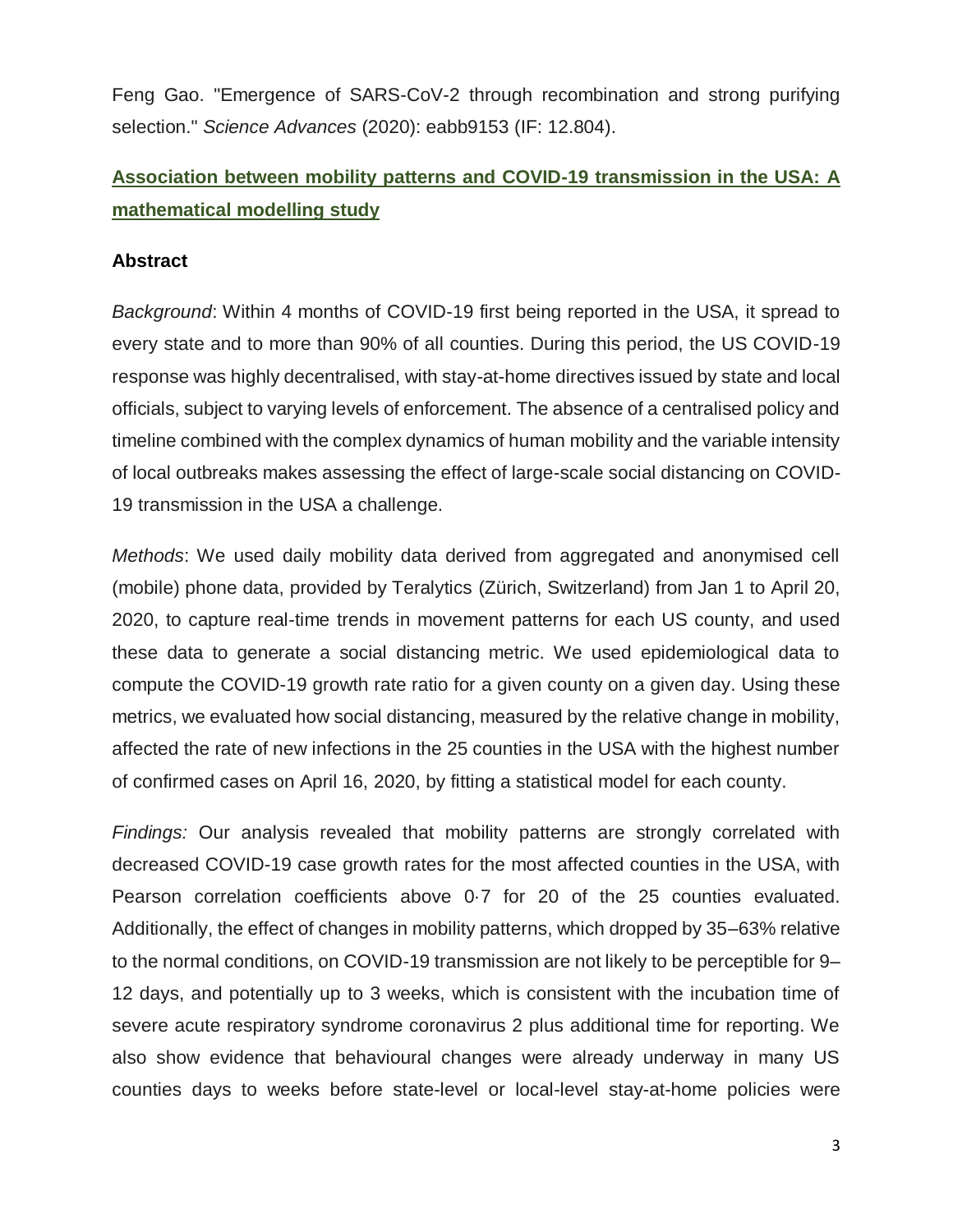implemented, implying that individuals anticipated public health directives where social distancing was adopted, despite a mixed political message.

*Interpretation*: This study strongly supports a role of social distancing as an effective way to mitigate COVID-19 transmission in the USA. Until a COVID-19 vaccine is widely available, social distancing will remain one of the primary measures to combat disease spread, and these findings should serve to support more timely policy making around social distancing in the USA in the future.

## **Reference**

https://www.thelancet.com/journals/laninf/article/PIIS1473-3099(20)30553-3/fulltext

# **Publication Date: June 30, 2020**

### **Suppression of a SARS-CoV-2 outbreak in the Italian municipality of Vo'**

### **Abstract**

On the 21<sup>st</sup> of February 2020 a resident of the municipality of Vo', a small town near Padua, died of pneumonia due to SARS-CoV-2 infection. This was the first COVID-19 death detected in Italy since the emergence of SARS-CoV-2 in the Chinese city of Wuhan, Hubei province. In response, the regional authorities imposed the lockdown of the whole municipality for 14 days. We collected information on the demography, clinical presentation, hospitalization, contact network and presence of SARS-CoV-2 infection in nasopharyngeal swabs for 85.9% and 71.5% of the population of Vo' at two consecutive time points. On the first survey, which was conducted around the time the town lockdown started, we found a prevalence of infection of 2.6% (95% confidence interval (CI) 2.1- 3.3%). On the second survey, which was conducted at the end of the lockdown, we found a prevalence of 1.2% (95% Confidence Interval (CI) 0.8-1.8%). Notably, 42.5% (95% CI 31.5-54.6%) of the confirmed SARS-CoV-2 infections detected across the two surveys were asymptomatic (i.e. did not have symptoms at the time of swab testing and did not develop symptoms afterwards). The mean serial interval was 7.2 days (95% CI 5.9-9.6). We found no statistically significant difference in the viral load of symptomatic versus asymptomatic infections (p-values 0.62 and 0.74 for E and RdRp genes, respectively,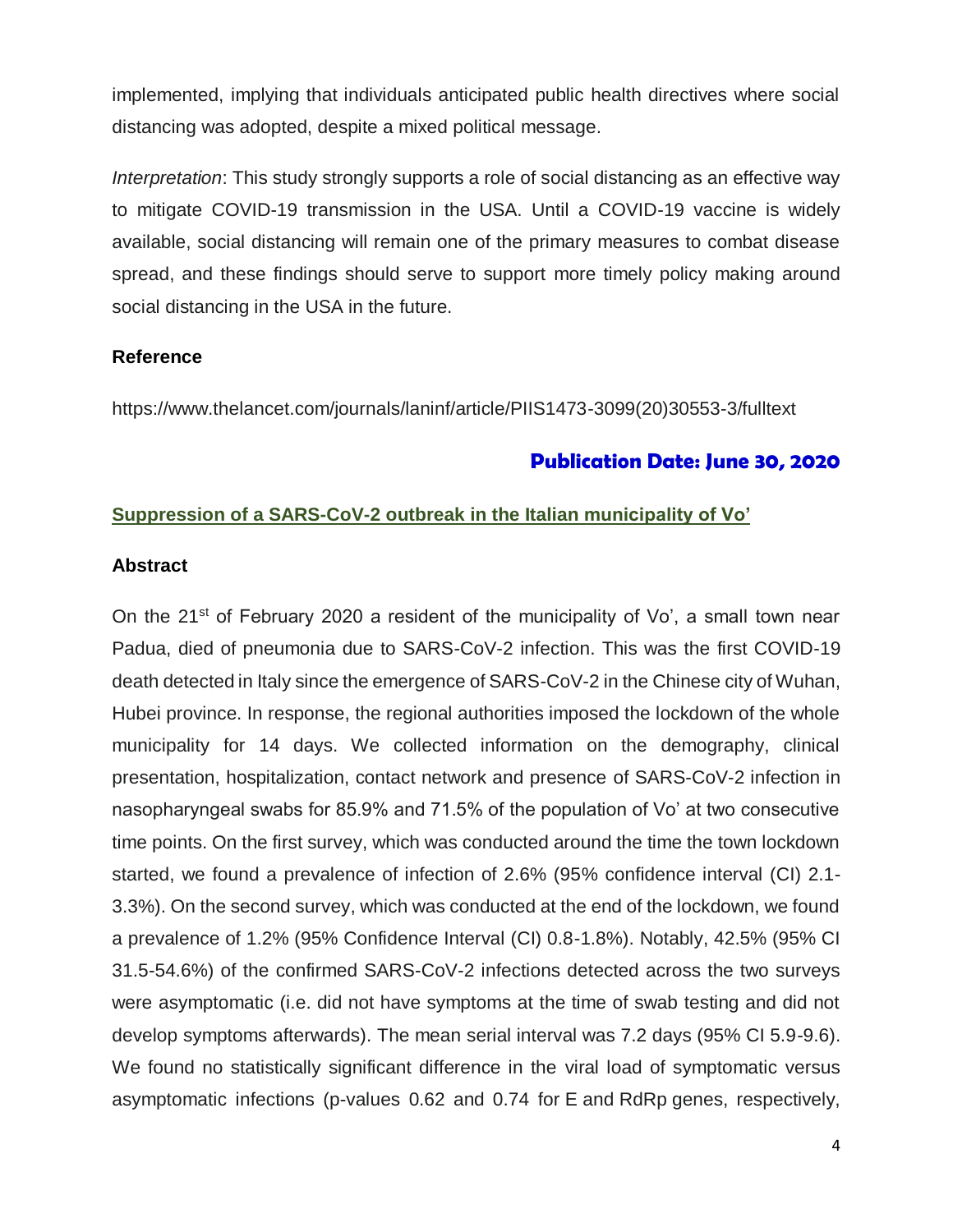Exact Wilcoxon-Mann-Whitney test). This study sheds new light on the frequency of asymptomatic SARS-CoV-2 infection, their infectivity (as measured by the viral load) and provides new insights into its transmission dynamics and the efficacy of the implemented control measures.

## **Reference**

Lavezzo, Enrico, Elisa Franchin, Constanze Ciavarella, Gina Cuomo-Dannenburg, Luisa Barzon, Claudia Del Vecchio, Lucia Rossi *et al*. "Suppression of COVID-19 outbreak in the municipality of Vo, Italy." *medRxiv* (2020).

# **Endotheliopathy in COVID-19-associated coagulopathy: Evidence from a singlecentre, cross-sectional study**

## **Abstract**

*Background:* An important feature of severe acute respiratory syndrome coronavirus 2 pathogenesis is COVID-19-associated coagulopathy, characterised by increased thrombotic and microvascular complications. Previous studies have suggested a role for endothelial cell injury in COVID-19-associated coagulopathy. To determine whether endotheliopathy is involved in COVID-19-associated coagulopathy pathogenesis, we assessed markers of endothelial cell and platelet activation in critically and non-critically ill patients admitted to the hospital with COVID-19.

*Methods*: In this single-centre cross-sectional study, hospitalised adult (≥18 years) patients with laboratory-confirmed COVID-19 were identified in the medical intensive care unit (ICU) or a specialised non-ICU COVID-19 floor in our hospital. Asymptomatic, nonhospitalised controls were recruited as a comparator group for biomarkers that did not have a reference range. We assessed markers of endothelial cell and platelet activation, including von Willebrand Factor (VWF) antigen, soluble thrombomodulin, soluble Pselectin, and soluble CD40 ligand, as well as coagulation factors, endogenous anticoagulants, and fibrinolytic enzymes. We compared the level of each marker in ICU patients, non-ICU patients, and controls, where applicable. We assessed correlations between these laboratory results with clinical outcomes, including hospital discharge and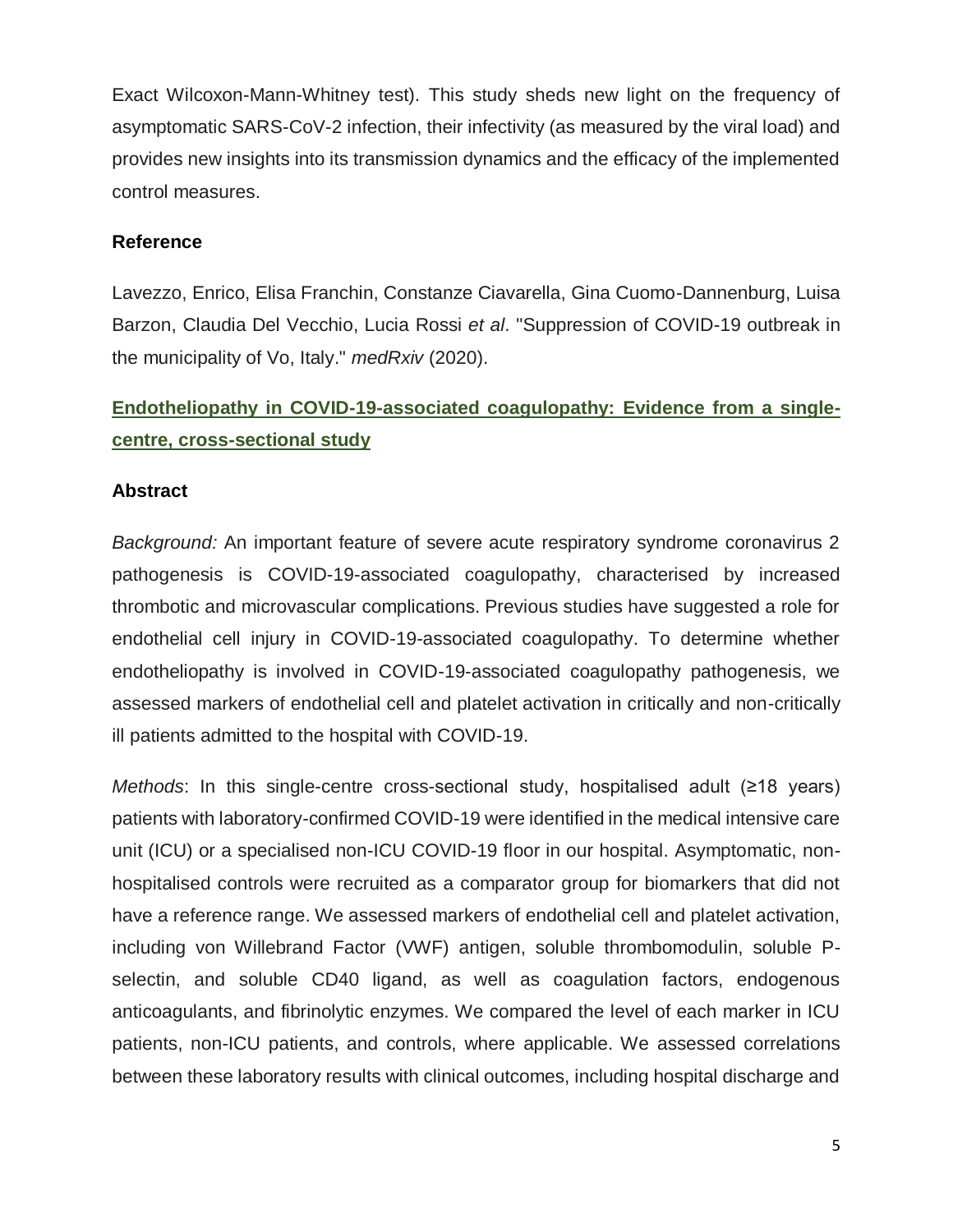mortality. Kaplan–Meier analysis was used to further explore the association between biochemical markers and survival.

*Findings*: 68 patients with COVID-19 were included in the study from April 13 to April 24, 2020, including 48 ICU and 20 non-ICU patients, as well as 13 non-hospitalised, asymptomatic controls. Markers of endothelial cell and platelet activation were significantly elevated in ICU patients compared with non-ICU patients, including VWF antigen (mean 565% [SD 199] in ICU patients *vs* 278% [133] in non-ICU patients; p<0·0001) and soluble P-selectin (15·9 ng/mL [4·8] *vs* 11·2 ng/mL [3·1]; p = 0·0014). VWF antigen concentrations were also elevated above the normal range in 16 (80%) of 20 non-ICU patients. We found mortality to be significantly correlated with VWF antigen  $(r = 0.38; p = 0.0022)$  and soluble thrombomodulin  $(r = 0.38; p = 0.0078)$  among all patients. In all patients, soluble thrombomodulin concentrations greater than 3·26 ng/mL were associated with lower rates of hospital discharge (22 [88%] of 25 patients with low concentrations *vs* 13 [52%] of 25 patients with high concentrations; p=0·0050) and lower likelihood of survival on Kaplan–Meier analysis (hazard ratio 5·9, 95% CI 1·9–18·4; p = 0·0087).

*Interpretation*: Our findings show that endotheliopathy is present in COVID-19 and is likely to be associated with critical illness and death. Early identification of endotheliopathy and strategies to mitigate its progression might improve outcomes in COVID-19.

### **Reference**

[https://www.thelancet.com/journals/lanhae/article/PIIS2352-3026\(20\)30216-7/fulltext.](https://www.thelancet.com/journals/lanhae/article/PIIS2352-3026(20)30216-7/fulltext)

# **Laparoscopic ileocaecal resection versus infliximab for terminal ileitis in Crohn's disease: Retrospective long-term follow-up of the LIR!C trial**

#### **Abstract**

*Background*: The LIR!C trial showed that laparoscopic ileocaecal resection is a costeffective treatment that has similar quality-of-life outcomes to treatment with infliximab, an anti-tumour necrosis factor (TNF) drug. We aimed to compare long-term outcomes of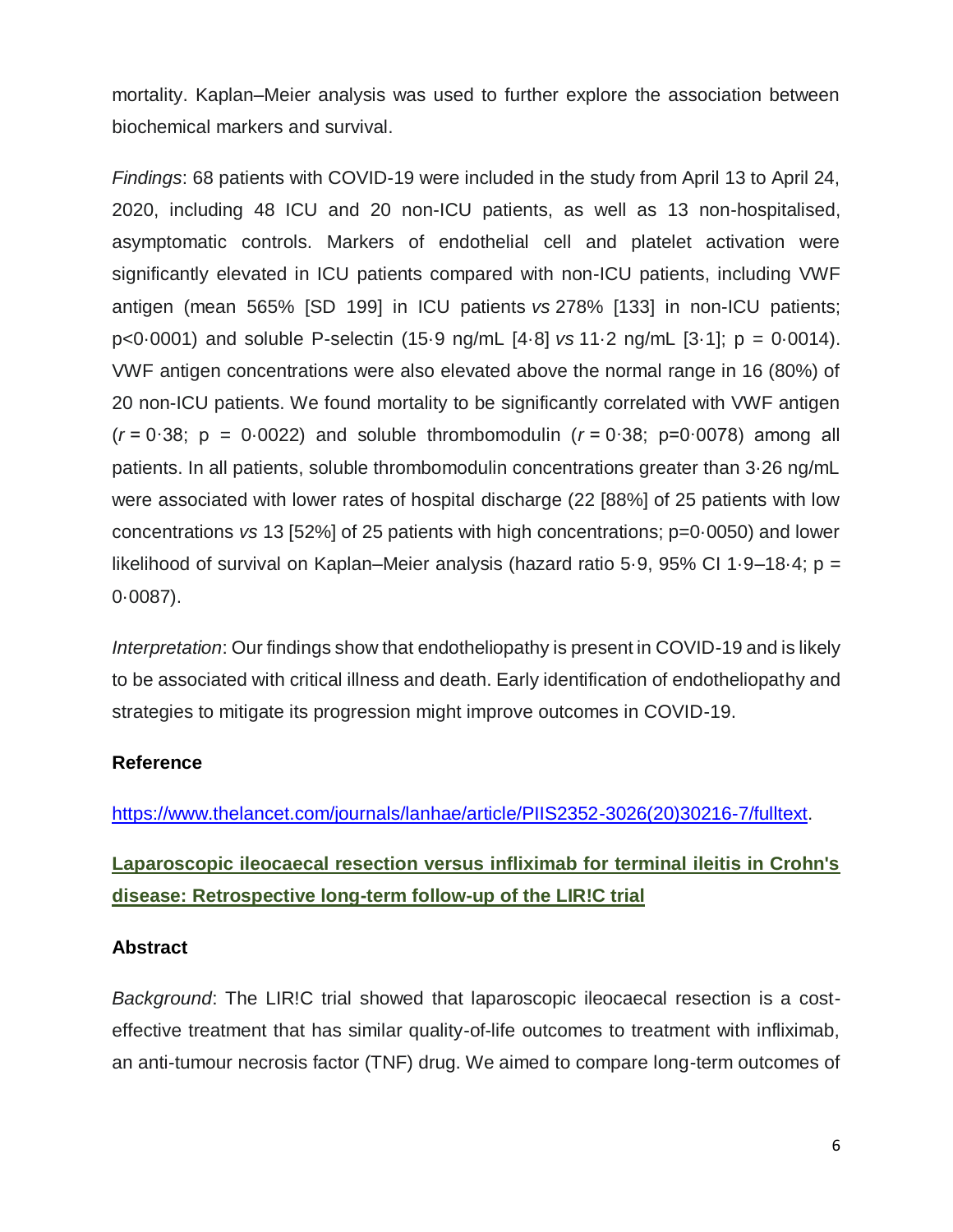both interventions and identify baseline factors associated with the duration of treatment effect in each group.

*Methods*: In this retrospective follow-up study, we collected data from patients who participated in the LIR!C trial, a multicentre randomised controlled trial that compared quality of life after surgical resection versus infliximab in adult patients with non-stricturing and immunomodulator-refractory ileocaecal Crohn's disease. From Jan 1 to May 1, 2018, we collected follow-up data from the time from enrolment in the LIR!C trial until the last visit at either the gastrointestinal surgeon or gastroenterologist. In this study, outcomes of interest were need for surgery or repeat surgery or anti-TNF therapy, duration of treatment effect, and identification of factors associated with the duration of treatment effect. Duration of treatment effect was defined as the time without need for additional Crohn's disease-related treatment (corticosteroids, immunomodulators, biologics, or surgery).

*Findings*: We collected long-term follow-up data for 134 (94%) of 143 patients included in the LIR!C trial, of whom 69 were in the resection group and 65 were in the infliximab group. Median follow-up was 63·5 months (IQR 39·0–94·5). In the resection group, 18 (26%) of 69 patients started anti-TNF therapy and none required a second resection. 29 (42%) patients in the resection group did not require additional Crohn's disease-related medication, although 14 (48%) of these patients were given prophylactic immunomodulator therapy. In the infliximab group, 31 (48%) of 65 patients had a Crohn's disease-related resection, and the remaining 34 patients maintained, switched, or escalated their anti-TNF therapy. Duration of treatment effect was similar in both groups, with a median time without additional Crohn's disease-related treatment of 33·0 months (95% CI 15·1–50·9) in the resection group and 34·0 months (0·0–69·3) in the infliximab group (log-rank p=0·52). In both groups, therapy with an immunomodulator, in addition to the allocated treatment, was associated with duration of treatment effect (hazard ratio for resection group 0·34 [95% CI 0·16–0·69] and for infliximab group 0·49 [0·26–0·93]).

*Interpretation*: These findings further support laparoscopic ileocaecal resection as a treatment option in patients with Crohn's disease with limited (affected segment ≤40 cm) and predominantly inflammatory terminal ileitis for whom conventional treatment is not successful.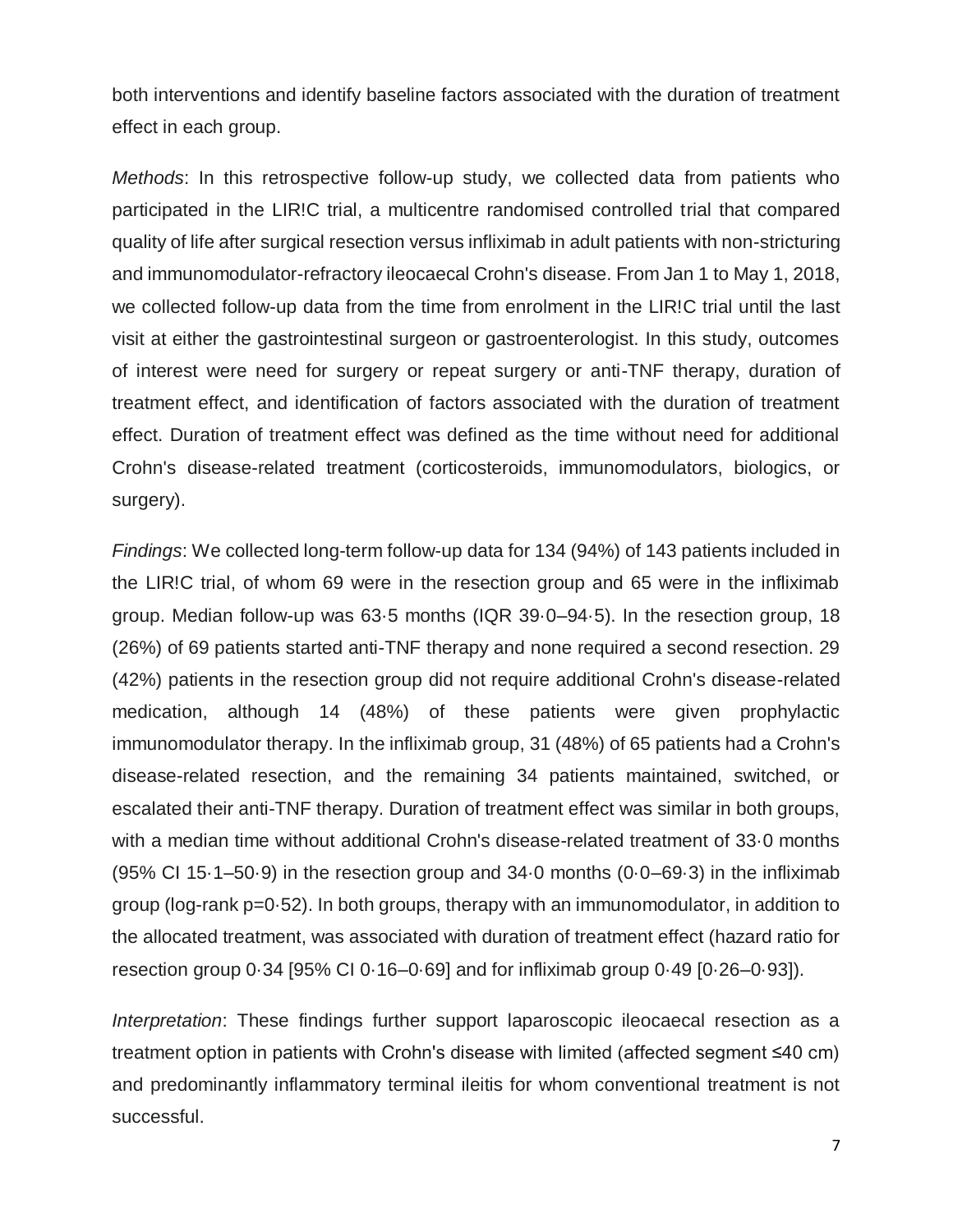## **Reference**

Ponsioen, Cyriel Y., E. Joline de Groof, Emma J. Eshuis, Tjibbe J. Gardenbroek, Patrick MM Bossuyt, Ailsa Hart, Janindra Warusavitarne et al. "Laparoscopic ileocaecal resection versus infliximab for terminal ileitis in Crohn's disease: a randomised controlled, openlabel, multicentre trial." *The Lancet Gastroenterology & Hepatology* 2, no. 11 (2017): 785- 792 (IF: 14.789).

# **Publication Date: June 29, 2020**

### **Digital tools against COVID-19: taxonomy, ethical challenges, and navigation aid**

### **Abstract**

Data collection and processing via digital public health technologies are being promoted worldwide by governments and private companies as strategic remedies for mitigating the COVID-19 pandemic and loosening lockdown measures. However, the ethical and legal boundaries of deploying digital tools for disease surveillance and control purposes are unclear, and a rapidly evolving debate has emerged globally around the promises and risks of mobilising digital tools for public health. To help scientists and policy makers to navigate technological and ethical uncertainty, we present a typology of the primary digital public health applications that are in use. These include proximity and contact tracing, symptom monitoring, quarantine control, and flow modelling. For each, we discuss context-specific risks, cross-sectional issues, and ethical concerns. Finally, recognising the need for practical guidance, we propose a navigation aid for policy makers and other decision makers for the ethical development and use of digital public health tools.

### **Reference**

https://www.thelancet.com/journals/landig/article/PIIS2589-7500(20)30137-0/fulltext

# **Publication Date: June 25, 2020**

# **Revealing the molecular mechanisms of proteolysis of SARS-CoV-2 Mpro from QM/MM computational methods**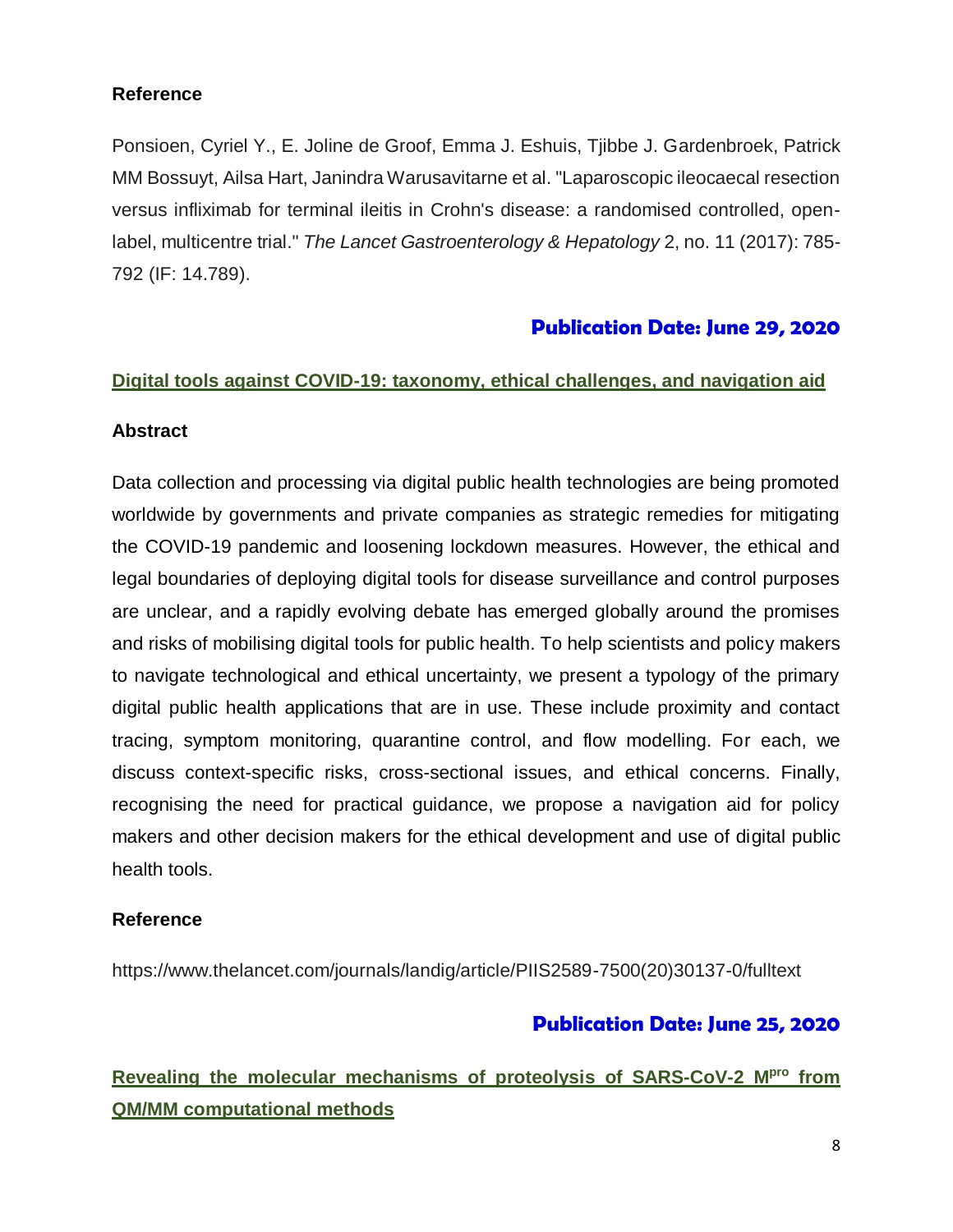## **Abstract**

SARS-CoV-2 Mpro is one of the enzymes essential for the replication process of the virus responsible of the COVID19 pandemic. This work is focused on exploring its proteolysis reaction by means of QM/MM methods. The resulting free energy landscape of the process provides valuable information on the species appearing along the reaction path and suggests that the mechanism of action of this enzyme, taking place in four steps, slightly differs from other cysteine proteases. Our predictions, supported by the agreement with some recently published experimental data, can be used to guide the design of COVID-19 antiviral compounds with clinical potential.

## **Reference**

Świderek, Katarzyna, and Vicent Moliner. "Revealing the Molecular Mechanisms of Proteolysis of SARS-CoV-2 M pro from QM/MM Computational Methods." *Chemical Science* (2020) (IF: 9.556).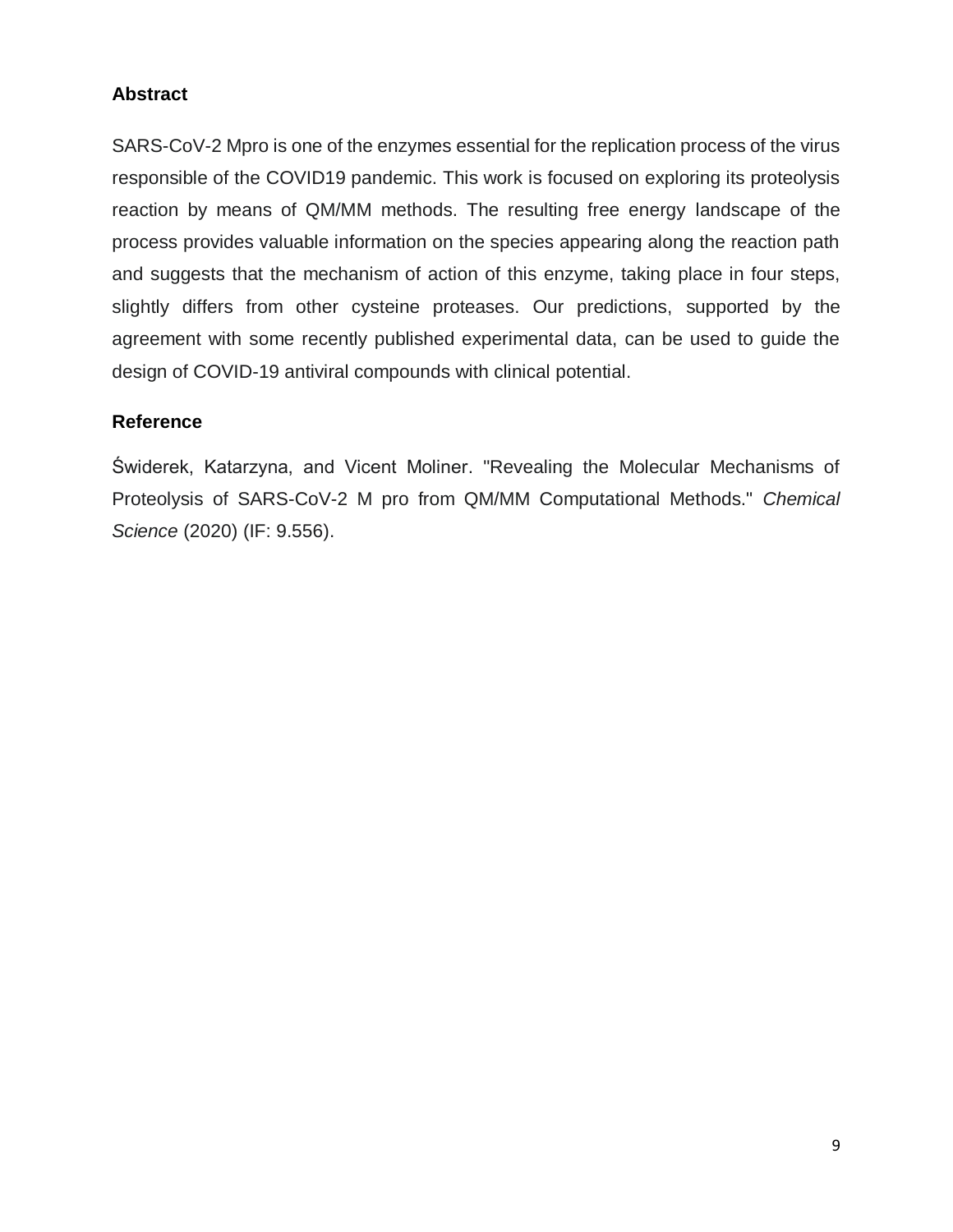# **NEWSLETTER**

# **Publication Date: June 29, 2020**

# **New White House rules restrict use of grant funding to deal with COVID-19 impacts**

New rules on how U.S. universities manage federal research grants leave them with less flexibility to cope with the pandemic. The changes, which rescind many temporary measures adopted this spring as COVID-19 shuttered campuses and froze the economy, come despite continued uncertainty over the fall semester and the status of research on U.S. campuses. For more details, view the link given below.

## **Reference**

[https://www.sciencemag.org/news/2020/06/new-white-house-rules-restrict-use-grant](https://www.sciencemag.org/news/2020/06/new-white-house-rules-restrict-use-grant-funding-deal-covid-19-impacts)[funding-deal-covid-19-impacts](https://www.sciencemag.org/news/2020/06/new-white-house-rules-restrict-use-grant-funding-deal-covid-19-impacts)

# **The line is forming for a COVID-19 vaccine. Who should be at the front?**

When and if the world has a COVID-19 vaccine, who should get it first? That question came into sharp relief last week. A committee that makes vaccine use recommendations to the U.S. Centers for Disease Control and Prevention (CDC) wrestled with the issue in a virtual meeting, and new data suggested how fraught any prioritization is likely to be: Pregnant women—normally the last to receive a new vaccine, given the possibility of harm to a fetus—may have an increased risk of severe illness from COVID-19, suggesting they should be high on the list. Sonja Rasmussen, a pediatrician at the University of Florida, who has collaborated with Jamieson on studies of different infections during pregnancy, said it may turn out that having COVID-19 harms not only mothers, but fetuses in the first trimester.

In addition, WHO on June 18, 2020 laid out its own rough "*strategic allocation*." It would give priority to nearly 2 billion people, lumping together "healthcare system workers," adults older than 65 or as young as 30 if they are at higher COVID-19 risk. Because they have comorbidities, such as cardiovascular disease, cancer, diabetes, obesity, or chronic respiratory disease.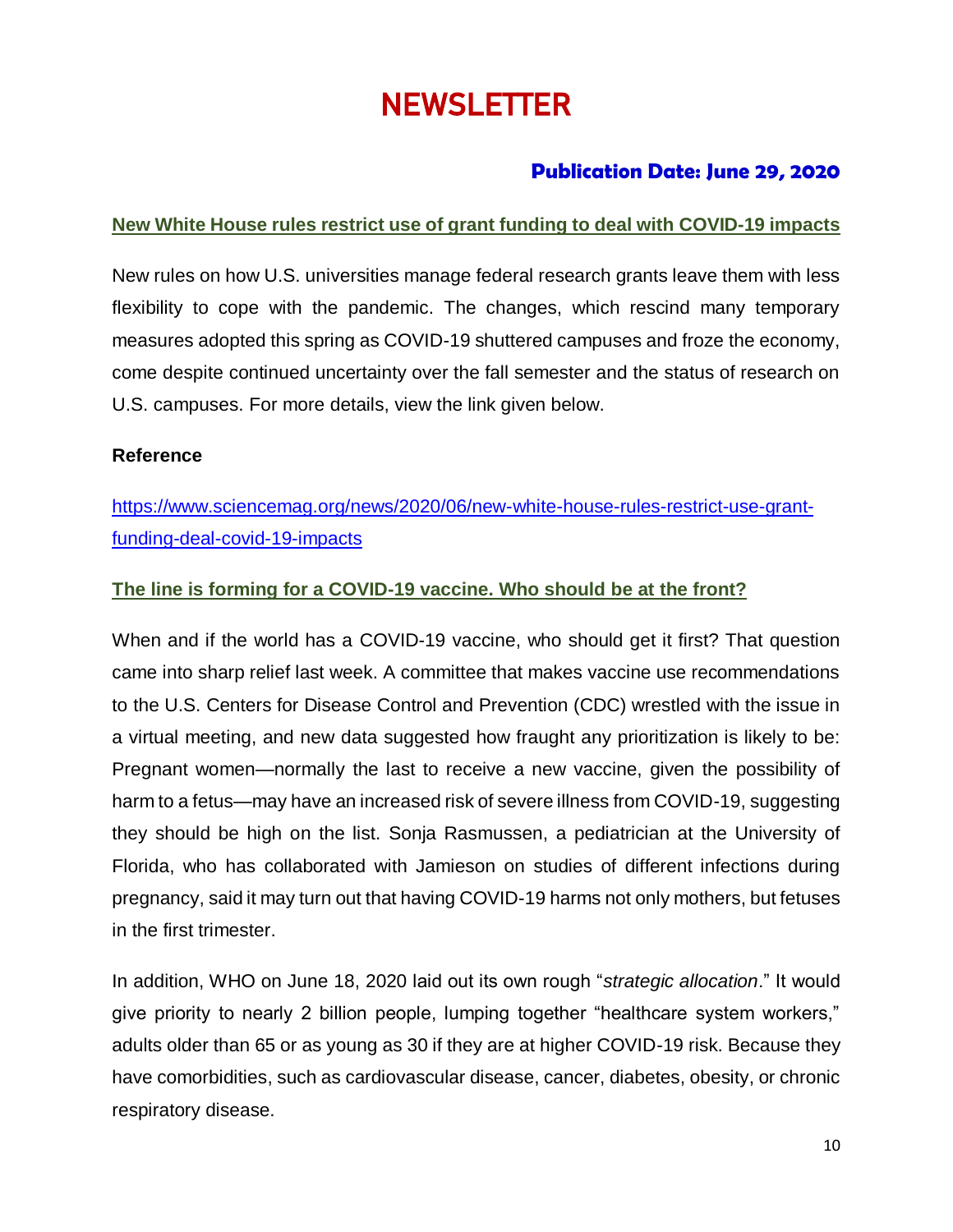

GRAPHIC: N. DESAI/SCIENCE; DATA: WORLD HEALTH ORGANIZATION

For more details, view the link given below.

### **Reference**

https://www.sciencemag.org/news/2020/06/line-forming-covid-19-vaccine-who-shouldbe-front

# **Publication Date: June 26, 2020**

### **It's safe to go back to the gym—if there's little COVID-19 around, study suggests**

A study on the risk of coronavirus transmission in Oslo found that people, who went to a gym were no more likely to get infected, or sick, than people who didn't. Norway has reopened its gyms based on the tentative results, which were published as a preprint yesterday and still need to go through peer review. But Emily Smith, an epidemiologist at George Washington University, highlighted that zero OCVID cases were covered in this study as well as also pointed brief time period covered by the study.

Additionally, according to Hilda Bastian, a former consumer health care advocate, who studied evidence-based medicine: Widespread publicity of the results without noting the caveats could be harmful. She applauded the use of a clinical trial to study the safety of reopening. Hence, newly reopened gyms will be studied for the infection risk at Oslo that have more or less stringent hygiene and social distancing measures. For more details, view the link given below.

### **Reference**

https://www.sciencemag.org/news/2020/06/it-s-safe-go-back-gym-if-there-s-little-covid-19-around-study-suggests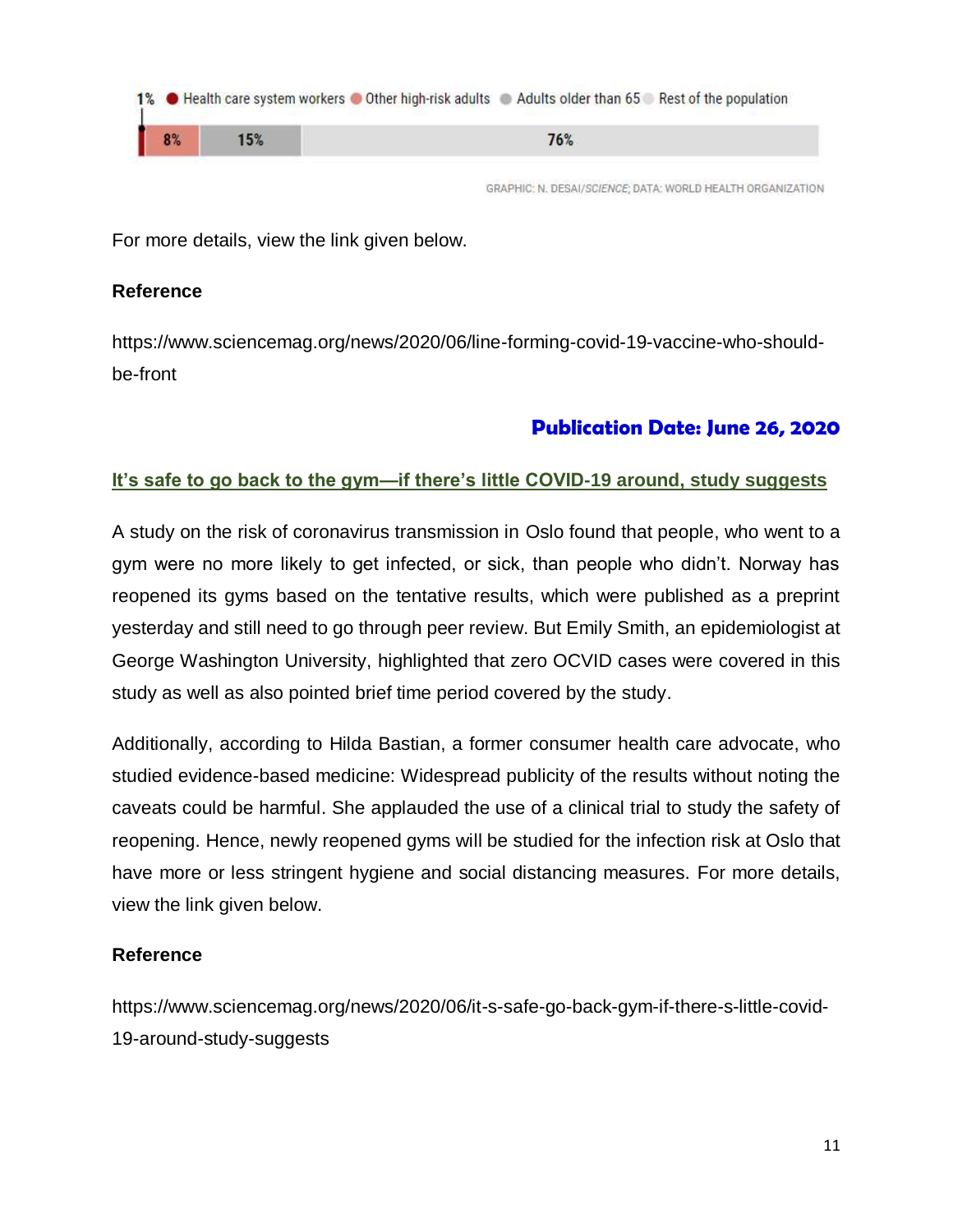# PERSPECTIVE

# **Publication Date: June 26, 2020**

#### **Evolution after genome duplication**

Genome duplication generates an extra copy of nearly all genes carried by an organism, providing a potential substrate for evolution. Although many duplicate genes will be eliminated after a genome duplication, those that are retained may evolve distinct functions over time. This process can be studied by characterizing the shared and divergent functions of duplicate genes in present-day organisms whose ancestors experienced genome duplication in the past. However, such work requires examining the functional relationships between each copy of a duplicated gene and the other genes in the genome. This is inherently difficult for duplicate genes because of their redundancy. However, on page 1445 of this issue, Kuzmin *et al.* show that systematic analysis of diand trigenic genetic interactions in budding yeast can overcome this challenge. With this approach, they discover general constraints that influence the retention and divergence of duplicate genes.

#### **Reference**

https://science.sciencemag.org/content/368/6498/1424

### **Reducing transmission of SARS-CoV-2**

Respiratory infections occur through the transmission of virus-containing droplets (>5 to 10 *µ*m) and aerosols (≤5 *µ*m) exhaled from infected individuals during breathing, speaking, coughing, and sneezing. Traditional respiratory disease control measures are designed to reduce transmission by droplets produced in the sneezes and coughs of infected individuals. However, a large proportion of the spread of coronavirus disease 2019 (COVID-19) appears to be occurring through airborne transmission of aerosols produced by asymptomatic individuals during breathing and speaking. Aerosols can accumulate, remain infectious in indoor air for hours, and be easily inhaled deep into the lungs. For society to resume, measures designed to reduce aerosol transmission must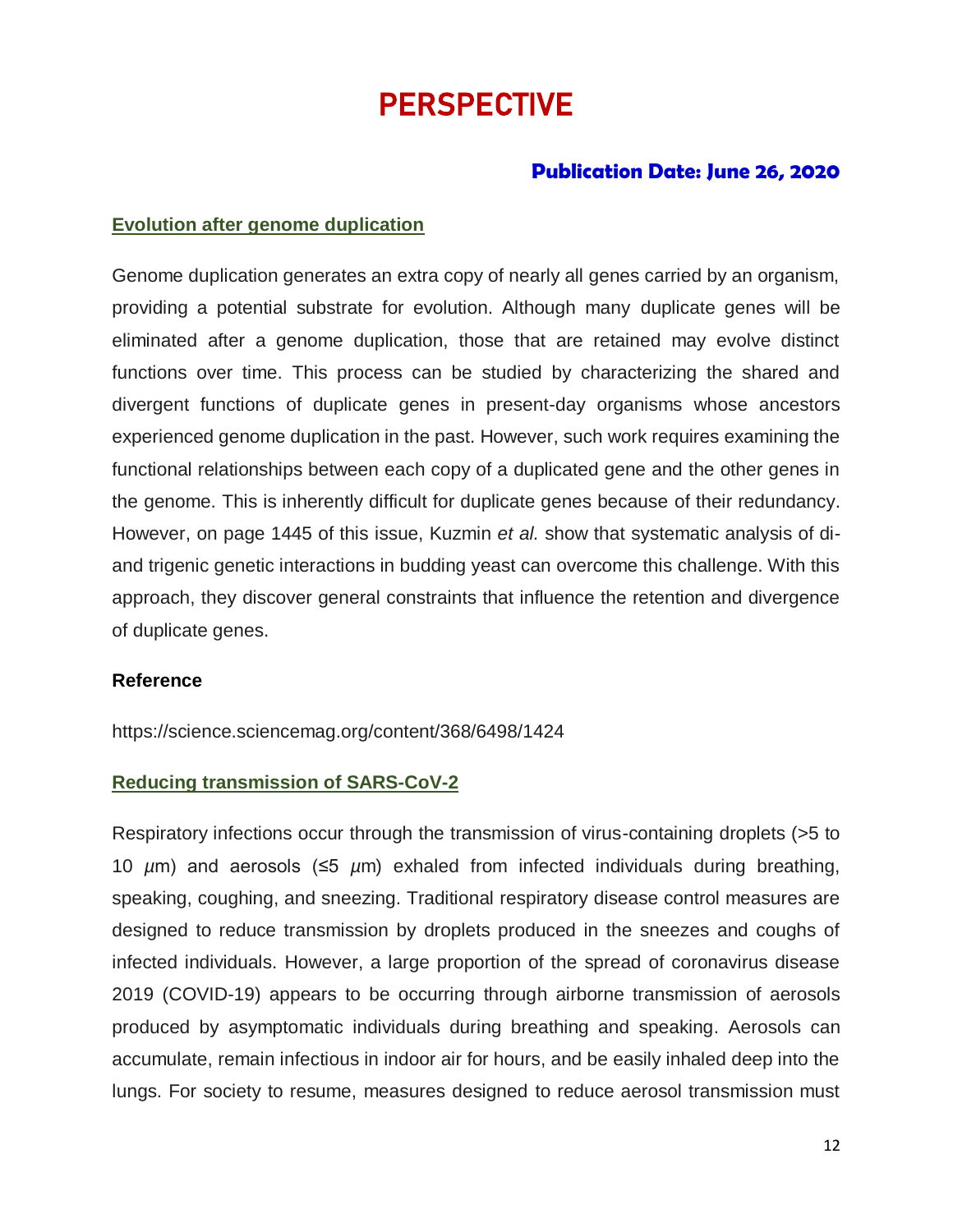be implemented, including universal masking and regular, widespread testing to identify and isolate infected asymptomatic individuals.

In addition, a multidisciplinary approach is needed to address a wide range of factors that lead to the production and airborne transmission of respiratory viruses, including the minimum virus titer required to cause COVID-19; viral load emitted as a function of droplet size before, during, and after infection; viability of the virus indoors and outdoors; mechanisms of transmission; airborne concentrations; and spatial patterns. More studies of the filtering efficiency of different types of masks are also needed. COVID-19 has inspired research that is already leading to a better understanding of the importance of airborne transmission of respiratory disease. For more details, read the link given below.

# **Reference**

https://science.sciencemag.org/content/368/6498/1422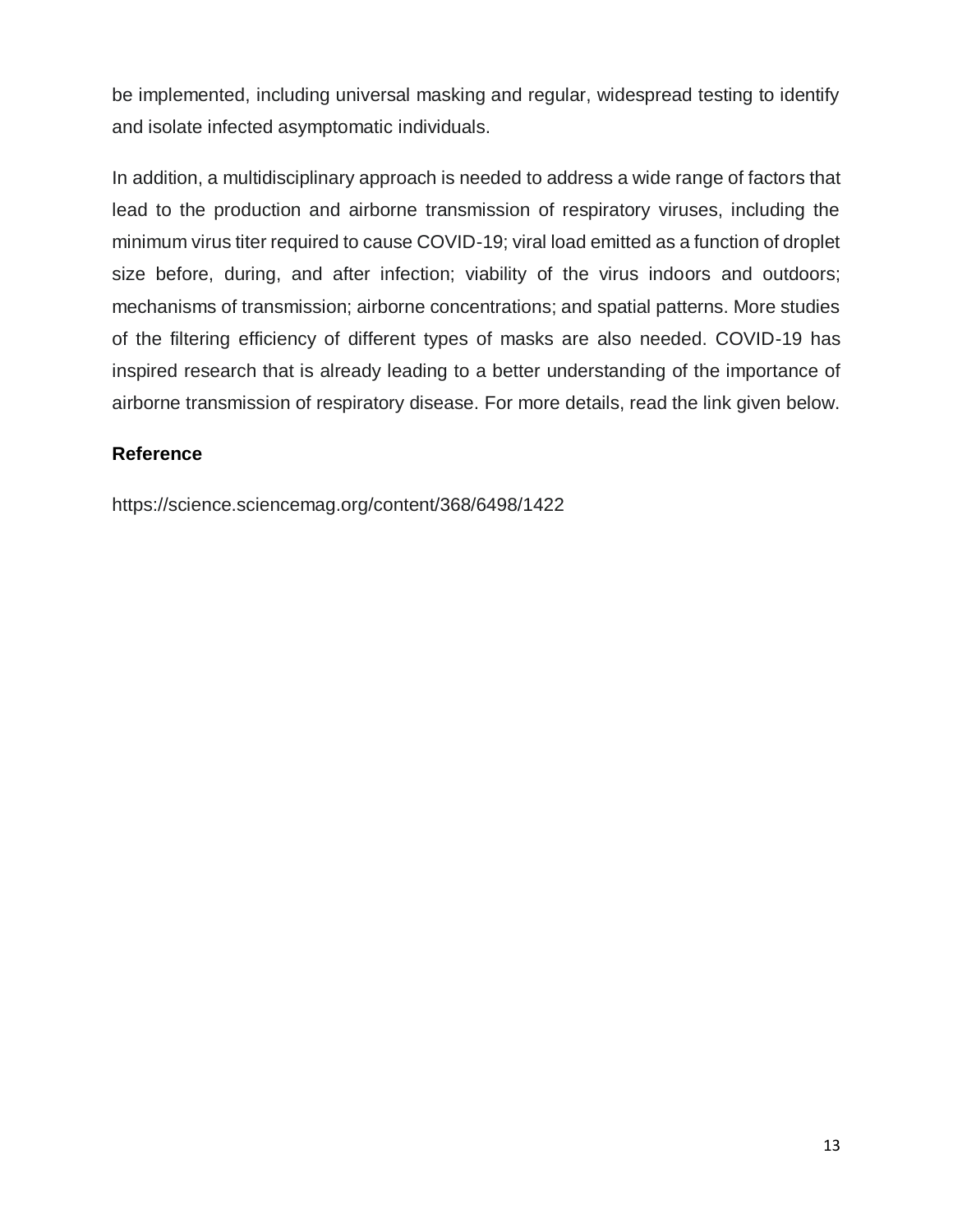# BLOG

# **Publication Date: June 30, 2020**

# **The tricky math of herd immunity for COVID-19**

While much about the COVID-19 pandemic remains uncertain, we know how it will likely end: when the spread of the virus starts to slow (and eventually ceases altogether) because enough people have developed immunity to it. At that point, whether it's brought on by a vaccine or by people catching the disease, the population has developed "herd immunity." While determining that threshold for COVID-19 is critical, a lot of nuance is involved in calculating exactly how much of the population needs to be immune for herd immunity to take effect and protect the people who aren't immune.

For more details, view the link given below.

## **Reference**

<https://www.quantamagazine.org/the-tricky-math-of-covid-19-herd-immunity-20200630/>